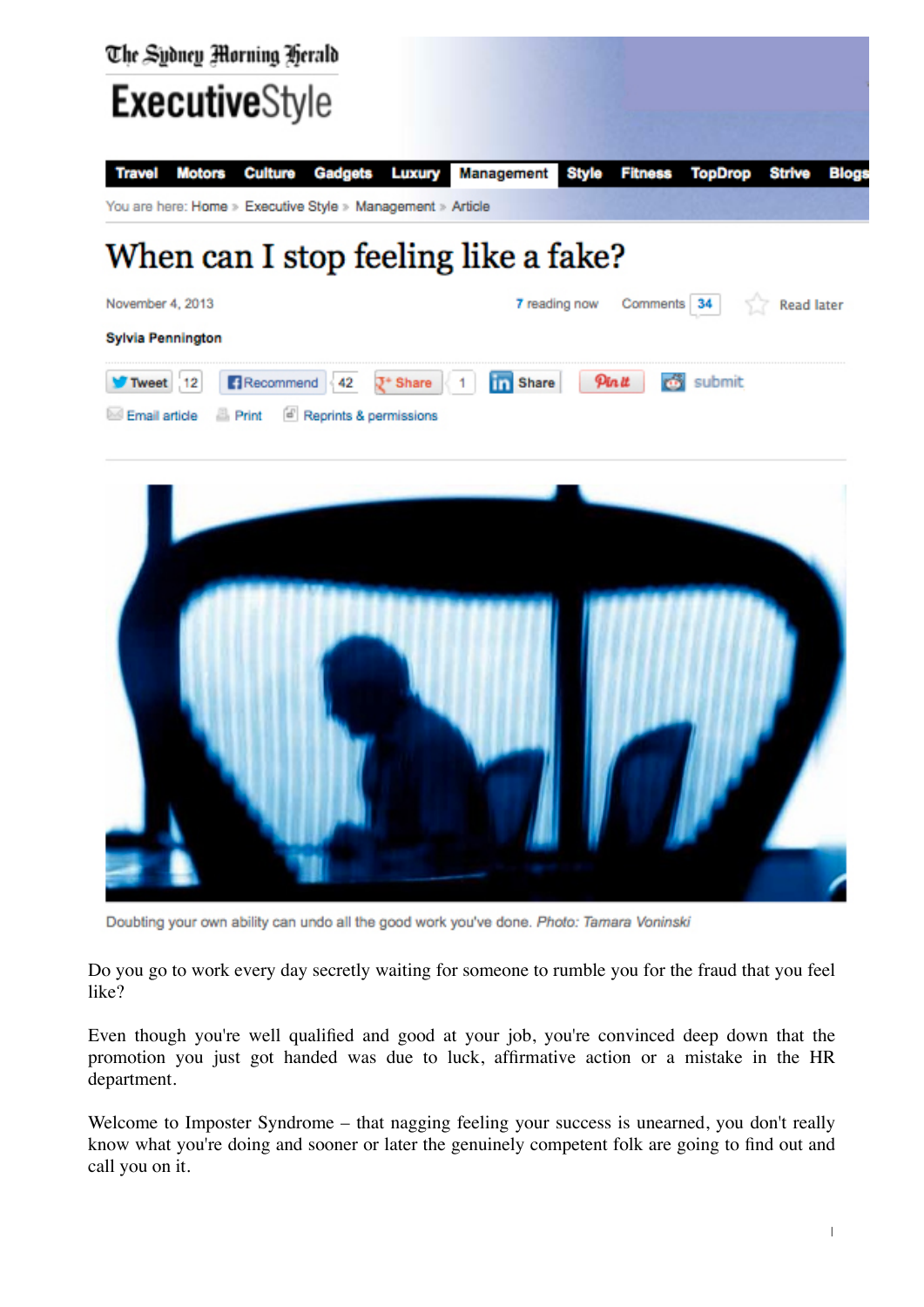First described by clinical psychologists Pauline Clance and Suzanne Imes in 1978, the condition was initially associated with high-achieving women who struggled to internalise their successes and accomplishments.

It's a psychological phenomenon that rears its head for many people at different moments as they rise through the ranks. If unchecked, the persistent self-doubt can be crippling, personally and professionally.

Speaker and consultant Suzanne Mercier says it put the kybosh on her rise in the advertising world, two decades ago.

The first woman to be promoted to the board of George Patterson Advertising in 1990, just two years after joining the company, Mercier says she headed up to the executive suite expecting to be fired rather than promoted.

"I was totally gobsmacked, I didn't feel it was earned, I didn't feel I had the skills or the capability," she says.

The appointment saw her promoted two levels above her existing position, leapfrogging a number of longer-serving colleagues in the process.

After privately deciding her elevation was the result of an affirmative action gesture, Mercier says she struggled in the role, afraid to ask for help and crippled by the thought of being found out and kicked out.

"I might have come across as a confident businesswoman – that wasn't what was going on in my head," Mercier says.

"If you don't recognise your skills and capabilities, you can't own your successes … we dismiss our talents and successes as anything but the fact that we've done something well."

After two years of hiding her doubts from friends and colleagues – "there was no mentoring in those days" – she left to start her own agency, convinced she didn't have what it took to play in the premier league. "My take-out was that I wasn't good enough," she says.

Edwin Trevor-Roberts, the CEO of career management consultancy Trevor-Roberts Associates, says Imposter Syndrome often strikes when people step up to their first executive role.

'Are you sure they picked the right person?' is a common thought, he says. Few are keen to vocalise it, in particular men who are programmed to feel they must appear the master of every situation.

Some avoid the problem by holding back from applying for higher roles for fear of drawing further attention to themselves and their shortcomings, Psychology Melbourne counselling psychologist Warrick Arblaster says.

It's a similar dilemma to that faced by game show contestants – take the money and run, or play on and potentially lose everything, he says.

"People think, 'I've got this far as a fraud, I'll just tread water now'," Arblaster says.

Working with an external mentor or executive coach can ensure self-doubt doesn't hamper the corporate climb, as can making a list of personal accomplishments.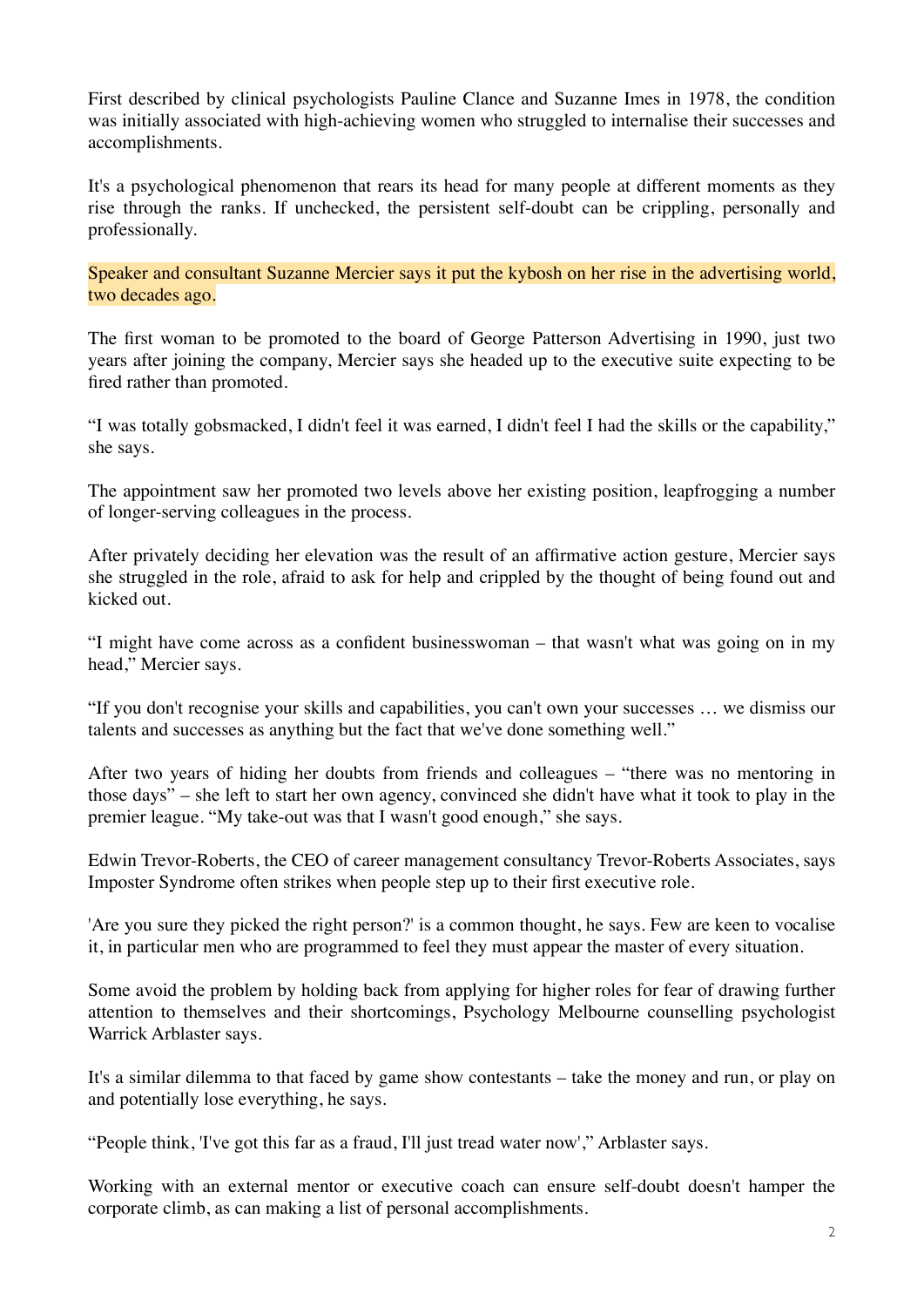"It can be useful to see your achievements in writing, versus going, 'God, I was lucky, will I be found out'?" Arblaster says.

"It's a continuum. You probably can't get rid of it, but you can stay on top of it."

The Commonwealth Bank's general manager of affiliate business banking and its Women in Focus program, American-born Karen James, has worked in executive roles in Australia and abroad and is in demand nationally as a speaker.

As a graduate electrical engineer, she held her own in the male-dominated world of information technology in the 1980s and 90s.

Career achievements notwithstanding, she's loathe to describe herself as a high flier and has had to work to quash her inner doubts as she has risen through the ranks.

Before speaking engagements, she sometimes still asks herself, 'why would this group want to hear from me?'.

"There are two conversations – the one that's happening externally and the one that's going on in your head," James says.

"Your childhood and how you're raised makes a difference – your experience, education and exposure culminates in your 'self talk'. 'I'm just a girl from New Jersey' – I had to get rid of that." James believes cultivating a circle of supportive colleagues and friends early in your career is the best way to ensure self doubt doesn't run rampant.

"You have to work on it at a personal level – surround yourself with the right people," she says. "Having the full support of a good mentor, people around you who truly believe in you, strong positive influences, can help cull the self talk."

## **Have you experienced Imposter Syndrome? How did you deal with it?**

Read more: [http://www.smh.com.au/executive-style/management/when-can-i-stop-feeling-like-a](http://www.smh.com.au/executive-style/management/when-can-i-stop-feeling-like-a-fake-20131102-2wsj9.html#ixzz2jeFEUkp2)[fake-20131102-2wsj9.html#ixzz2jeFEUkp2](http://www.smh.com.au/executive-style/management/when-can-i-stop-feeling-like-a-fake-20131102-2wsj9.html#ixzz2jeFEUkp2)

Comments:

This is just so true. Fantastic article.

I've been "lucky" to have risen pretty quickly in my career, been given roles in under 10 years that would have been reserved for decades-long people. With every new role, I felt exactly like this - "I don't feel at all ready for this; what if they find out I'm not actually as good as what they seem to think" was all pretty self-defeating.

I was very fortunate to have several key mentors who believed in me and a wife who would always encourage with her sensible, logical, rational manner.

I don't think you ever get 'rid' of it, but the conclusion I have is nor do you want to. I've decided that in a healthy dose, a small amount of doubt will be useful to spur you on to continue learning and growing. Like anything, too much or too little - neither is good.

I've found much inner freedom in this approach. It doesn't stop the inner-critic popping up, but with each new experience I realise that most people feel like this, and those that don't probably ought to.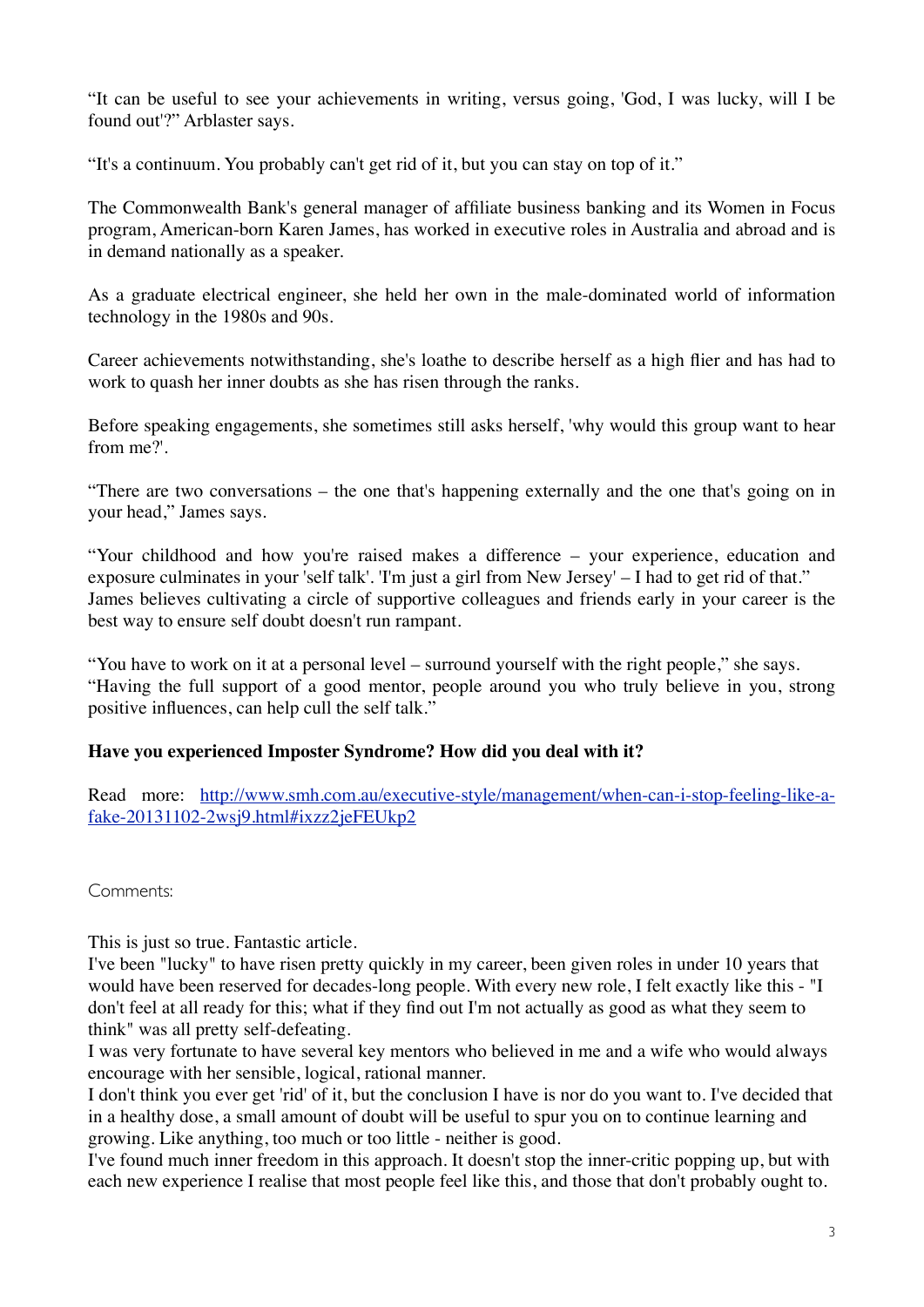Commenter bjs Location Sydney Date and time November 04, 2013, 8:50AM

Cue the hordes of people 'oh I've got that' which is code for a brazen piece of faux-modesty. You probably don't have it, or it's just the standard human response to being promoted. Or, you're actually not very good at your job and you know it. Commenter *Faniya* Location Melbourne Date and time November 04, 2013, 11:18AM

Cue the smarta\*\*se knowalls who think they are a little cleverer than everyone else, but occaisionally wonder why they get overlooked for these 'easy' plum roles. (hint: it's the smarta\*\*e bit).

Commenter *markx* Date and time November 04, 2013, 12:01PM

Maybe it is because my partner is rich and family are millionaires and we have been together for 10 years now... maybe my mentality is a bit relaxed? See I understand what you are saying but actually believe it or not being more relaxed towards the situation and not stressing yourself out over it actually get's you further. Don't know how it works but for me I just rock up to work do my job and go. I strive for performance and reaching my KPI's as more of a personal challenge I guess above than what the company requires that I do. I have found that being relaxed towards reaching to the next stage in your life actually gets you further as people can sense confidence a mile away. Not sure what it would be like if I didn't have a partner who was rich knowing that what ever happens happens. Maybe I am out of touch of reality? I don't think so because I like to try and remind people above me that not everyone that walks through that door each and every morning is the same as the person next to you. We are all different and we all come from different walks of life. If you are stressing so much, take a step back... think to yourself... how worse could it get? There will always be another opportunity. Hence this is why I don't just count on my relationship for my success... it's a competitive market everywhere... work, family and relationships. I say to my friends.. "Look, you won the race before you were born... you are capable of doing anything. You were meant to be born to succeed" Wish you all the luck and go for it! :) Commenter *The Other Guy1*

Location Date and time November 04, 2013, 12:07PM

Faniya, I actually am good at my job. I'm not boasting or being arrogant, but I do do a good job. My response to the article was just to identify that many of us do feel this way at some point. Despite the success, accolades or material rewards, people still feel somewhat like they shouldn't be deserving of said success. Commenter *bjs* Location Sydney Date and time November 04, 2013, 12:56PM

Interesting to see how people try to rationalise success, "I'm here, so therefore I deserve it"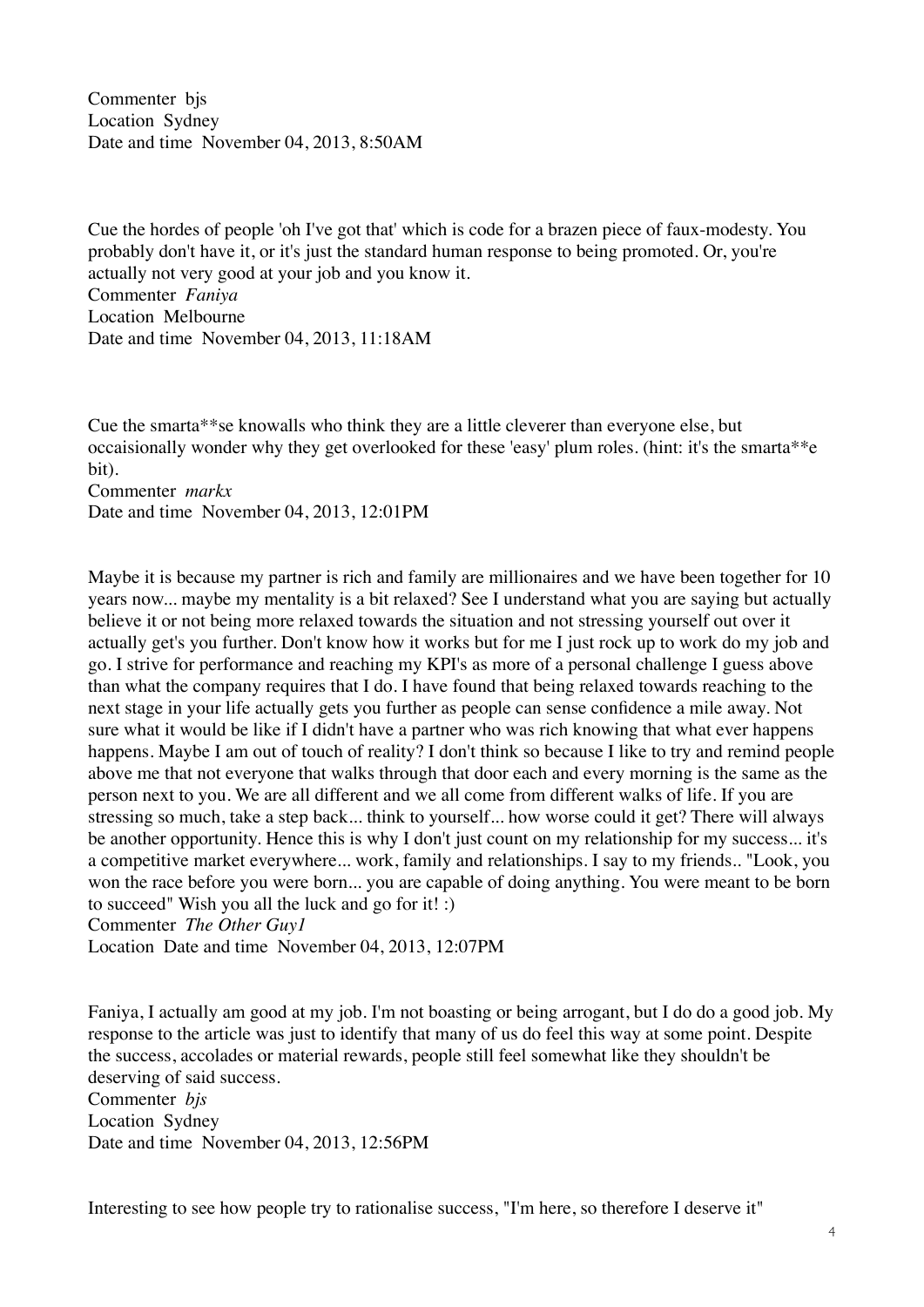Commenter *Asher* Location Black Palm Date and time November 04, 2013, 1:07PM

Once you realise that most people are incompetent in their jobs, the problem goesvaway. Commenter *mark* Location sydney Date and time November 05, 2013, 6:18AM

I totally relate to his. Just didn't realize there was a 'diagnoses' and a term for it! Coincidentally, I am actually in the process of teaming up with a career coach. Commenter FemIT Location Date and time November 04, 2013, 8:56AM

Yes - there is a diagnosis for behaviours that require 'ironing out' so to speak. I personally knew of somebody that was simultaneously suffering from Delusional Jobseeker Syndrome, Fake It Till You Make It Syndrome, Serial Positive Thinker Syndrome and Vacuous Victim Syndrome. Thankfully they have now been medicated.... Commenter *Dee*

Location Brave New World Date and time November 04, 2013, 3:09PM

I can relate to this. But when such a long string of lucky undeserved good things happen in my professional life I start to think people obviously hold me in much higher regard than I do. It's the constant battle between rationality and low self esteem Commenter *Mick* Location Date and time November 04, 2013, 10:33AM

Yeah, why bother questioning the incompetence of those in charge, when you can milk them right? Is that not win, win? Commenter *Asher* Location Black Palm Date and time November 04, 2013, 12:35PM

I saw the potential in a person and asked them if they wanted to be a team leader and was politely turned down so went for the next person on my list. Was both disappointed and pleased to see that when my second choice was not quite up to solving a problem first choice came in and resolved it then quietly went back to what he was doing. When asked why he didn't want the job, said that he didn't think he was up to it and didn't want the responsibility. Commenter *rastus* Location Date and time November 04, 2013, 1:00PM

i'm the opposite. i thought people would judge me on my performance, and i made a great effort and achieved much. what happened was others kept me in the dark, and one actually took credit for my work, and left me looking like i didn't do much. it's not effort and results that is rewarded anymore,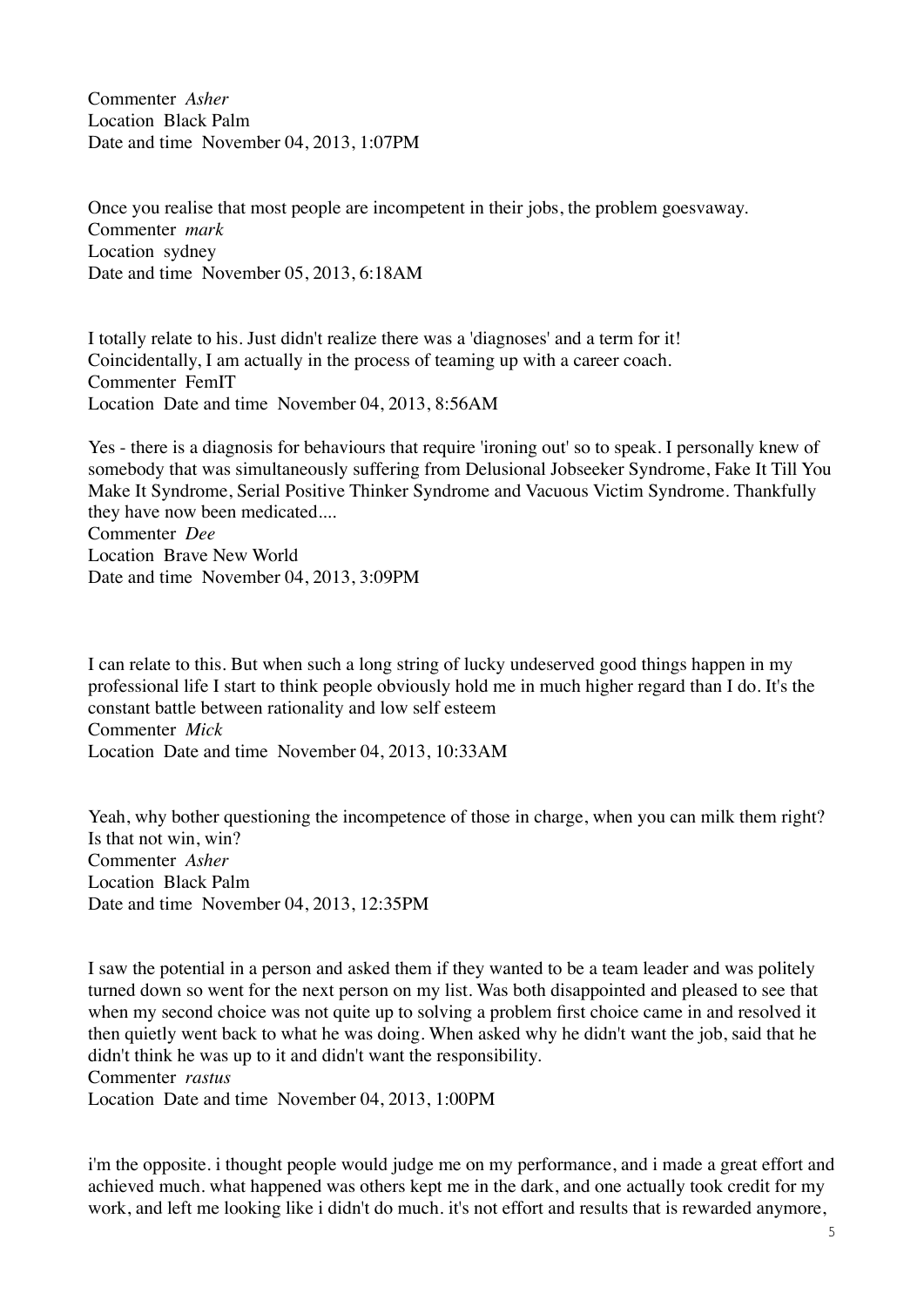it's obsequiousness to bosses that works. Commenter *Martin* Location Date and time November 04, 2013, 10:39AM

Career coaches? - puhlease! I went to one once. His response to my imposter syndrome was to repeatedly ask: "But why do you think that your company is paying you so much?" My answer was that the company was run by people who were even less capable than I, but the fact that my bosses were useless didn't make me feel any better! Commenter *Stephen* Location Date and time November 04, 2013, 10:45AM

This is a problem of our own making. The enlightened society created affirmative actions for all types of "discriminated" individuals, promoted their interests to sooth our conscience. Instead we created doubts and many more unhappy people, those who are favoured and those who are discriminated. I say bring back the good old survivor of the fittest regime.

Commenter *gian* Location sydney Date and time November 04, 2013, 10:52AM

Wrong. Affirmative action has nothing to do with it. Most people who suffer from this feeling are white, middle class, well educated males who are probably very talented as well. It's facile to dismiss the syndrome as the reusult of just another social blunder. Commenter *JS* Location Date and time November 04, 2013, 11:44AM

I know a few people in my office who will benefit from reading this. Commenter *roxy chick* Location sydney Date and time November 04, 2013, 10:53AM

Tony Abbott has been getting away with it for a few months now!! Commenter *Steeden* Location Date and time November 04, 2013, 11:00AM

Hmm, now was it the \$300bn debt or was it the 1000+ drowned that brought on one of the biggest electoral defeats in Australian political history? I'm guessing those numbers were the proofs that got the masses to wake up. Commenter *Alex* Location Finley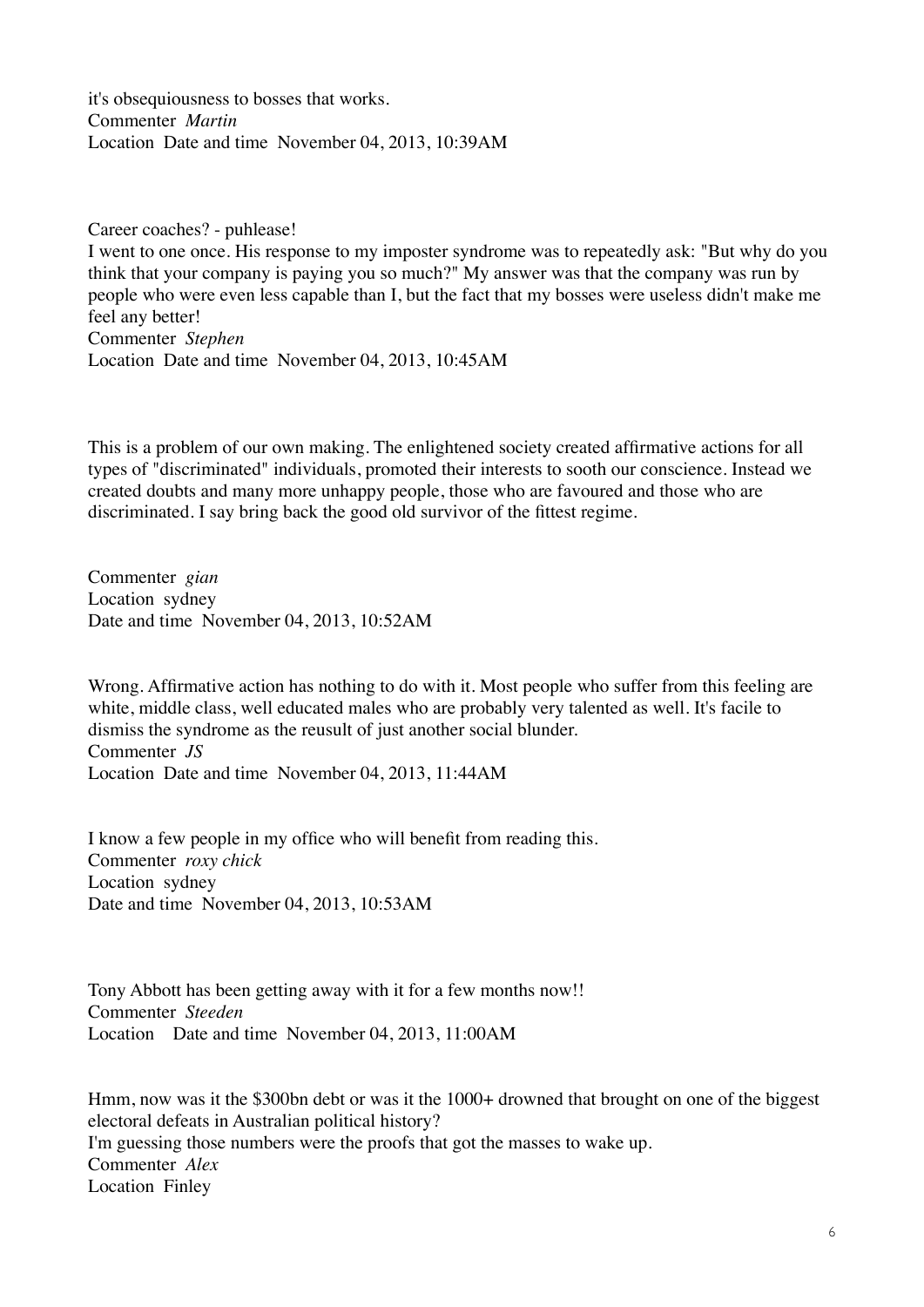Date and time November 04, 2013, 11:48AM

Steeden, hey that was my line. Exact sentiments he's so full of it, we'll just have to bide our time. And he's not alone in that chosen career choice. Commenter *A country gal* Location Date and time November 04, 2013, 12:03PM

Throw in Hunt, Bishop, Morrison and especially Hockey who all look like they are barely muddling through. Now wonder they are avoiding any real scrutiny. Commenter *WalkyTalky* Location Date and time November 04, 2013, 12:41PM

The good news for Tony is that he won't have to worry about numbers, since everything's secret now.

Commenter *Party Stooge* Location Date and time November 04, 2013, 2:33PM

In answer to the question posed in the heading - "When can I stop feeling like a fake?" - It's apparently 10 years according to Kyle Sandilands. Commenter *DIm WItt* Location Date and time November 04, 2013, 11:09AM

If you are neither authentic nor articulate, of course you will feel as though your life is a lie. If all you do is copy and paste and remit what others say and do or expect you to say or do, well yeah you're gonna feel like a robot, an automaton. Merely responding to stimulus, reading from a script, restless mind and heart, get togethers can feel like meetings, your "friends" are mere clones of you. All symptomatic of a person who has too many embedded rules in their behaviours and expectations of other people's behaviour. You will become free when you own your own opinions, you say what you want, and mean what you say. Commenter *Asher* Location Black Palm

Date and time November 04, 2013, 11:13AM

So good to read this I have finally begun to get over this at 48, I was GM of a small company and I now work for myself after being made redundant and going it alone. I worked out at 33 I wasnt thick but that is only half the battle. At 48 I have worked out I am not going to get rumbled as a fake, I dont need to get back behind the counter with a badge on even though I feel I have more in common with the hospitality staff at a function than my business peers. Commenter *Peter T* Location N.Melboune Date and time November 04, 2013, 11:15AM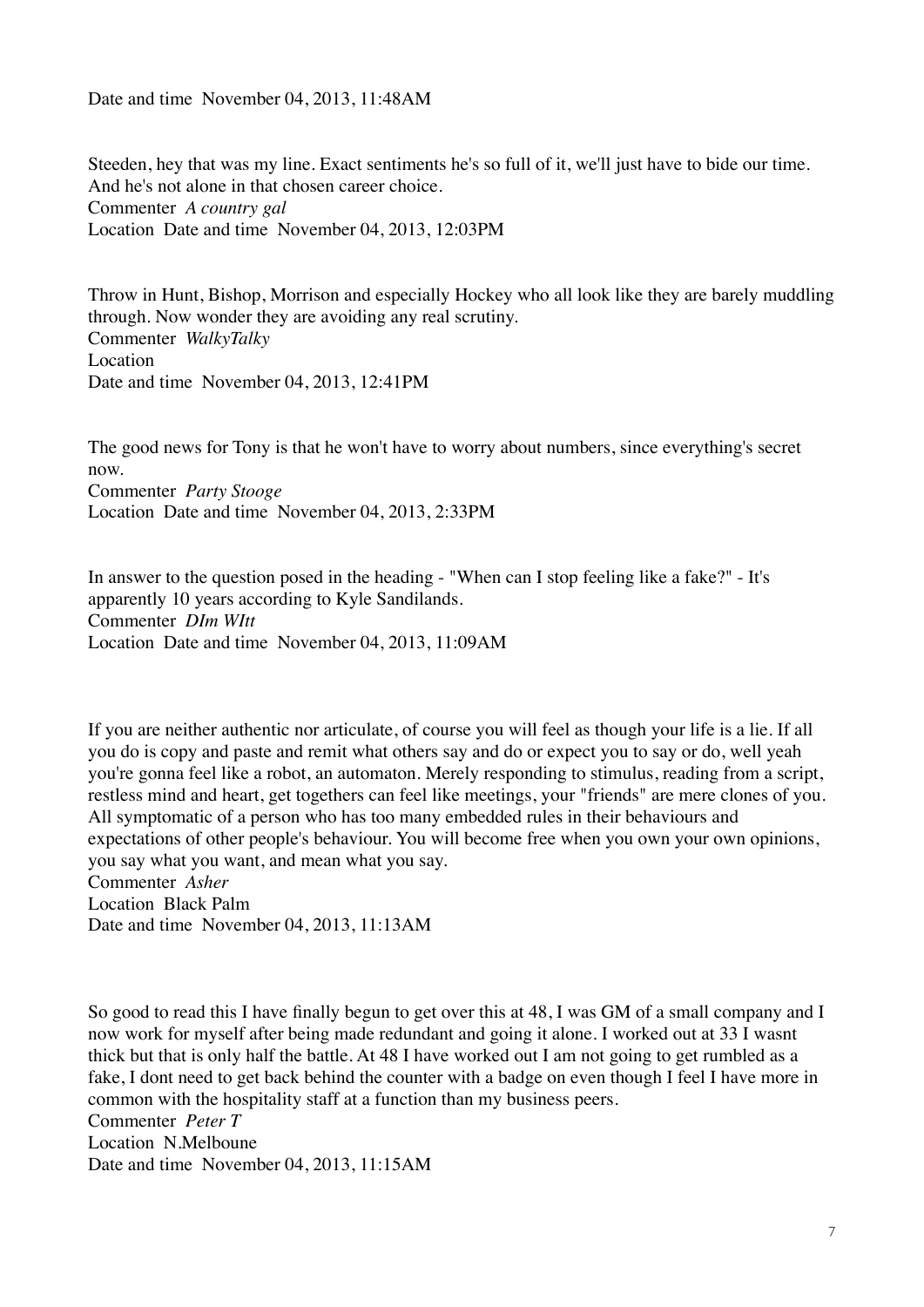Not just employees feel like fakes.

I joined as a partner in a small business (4 partners, 4 employees). 20 years later I am the only boss with over 50 employees.

Every day I think that I am not qualified to lead this fantastic group of people - I'm just a 20 year old kid in a 50 year old body.

Commenter *Morris*

Location

Date and time November 04, 2013, 11:17AM

I quit my job as a lawyer because of this syndrome. I took every single mistake I made at work, no matter how minor, as an affirmation that I was too dumb to be working there.

This persistent self-doubt spiraled me gradually into depression and thoughts of self-harm, to the point of me now feeling unable to take on any form of paid work because of the responsibility. I'm well aware that my self-defeating thoughts are exaggerated and unreal, but I can't help believing them, a year of therapy sessions notwithstanding. Positive thoughts like "somebody has to do it, so it might as well be me", and "other people make mistakes too" don't work. All my former classmates who scored lower marks than I did are working great jobs now, yet imposter syndrome has me too afraid to even work as an administrative assistant.

I didn't know this syndrome existed until I read this article. I also thought I was the only person to experience this. Hopefully people who diagnose this problem early can overcome it through understanding. Thanks for writing this article.

Commenter *That's me!*

Location Date and time November 04, 2013, 11:29AM

Ah - the flip-side of the Dunning-Kruger effect. Commenter *Scott* Location Melbourne Date and time November 04, 2013, 11:49AM

Australians can only accept tall poppies in certain circumstances like sports but are quite intolerant high-achievers (read- big earners) in other situations. This is why a lot of blue collar workers command much higher income than their counterparts in first world countries so that the middleclass income gap is much narrower than other society.

If you behave like you deserve that high income and privilege that was bestowed on you, then there will be many out there to cut you down to teach you a lesson about your arrogance (in their perception).

## [http://en.wikipedia.org/wiki/Tall\\_poppy\\_syndrome](http://en.wikipedia.org/wiki/Tall_poppy_syndrome)

Which is why there are still many sportspersons and high profile personalities portray humbleness in the public eye, not because they dont think they deserve it but for fear to being a target by others. Talk to successful Americans and Europeans and you will realise they display their self confidence and flair without coming across as too arrogant.

On the other hand I can confidently say that most CEO of large national and multinational companies will not suffer from Imposter Syndrome, since I don't recall any of them knocking back large payouts and bonuses before or after the GFC (barring a rare few with their own untold stories).

And if there is any truth in the popular mock-fictions about Psychopaths on corporate ladder, then there will be many Psychopath who are CEOs and certainly they will have absolutely no guilt.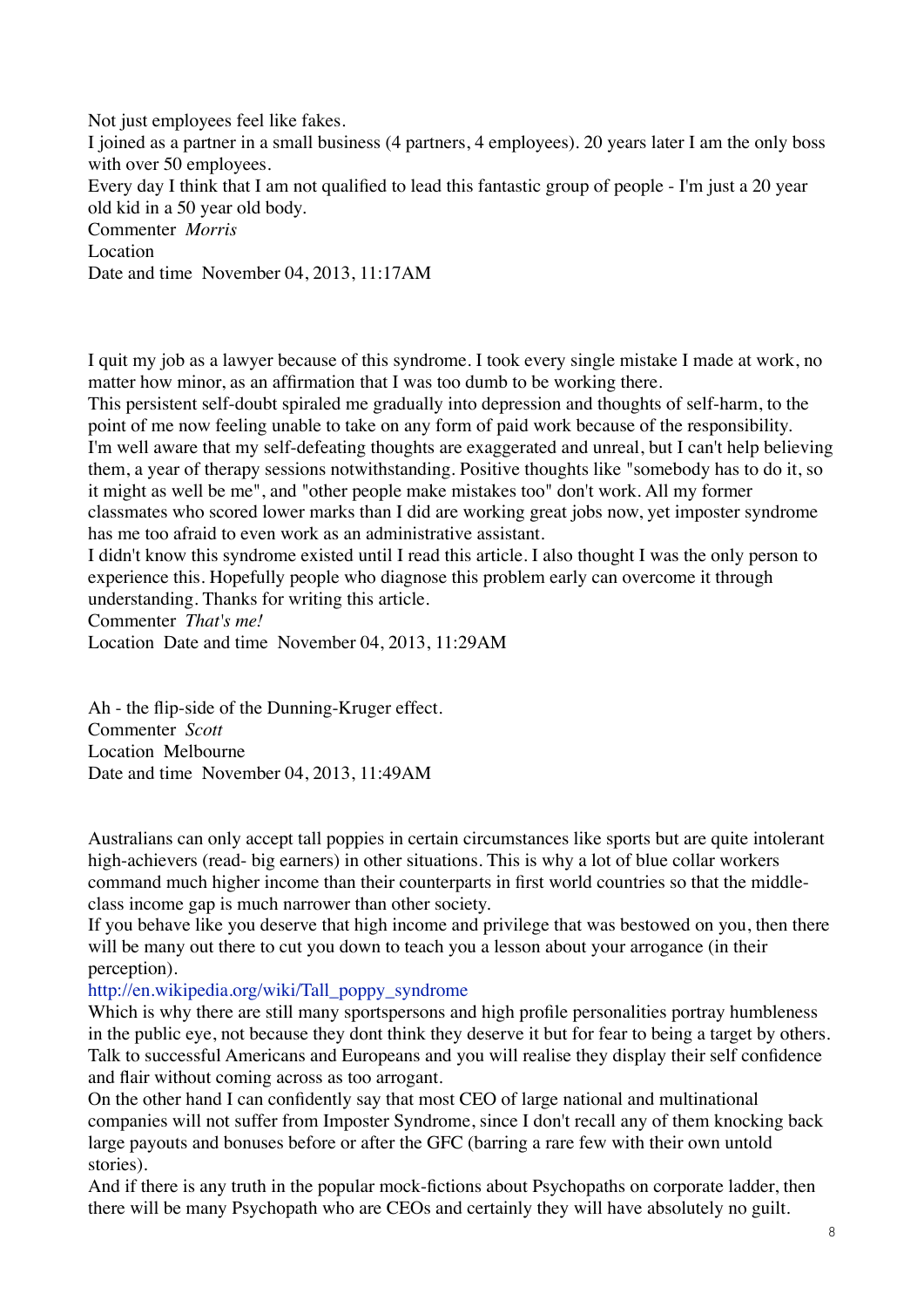Commenter *PsychoFraud* Location Date and time November 04, 2013, 11:37AM

Relax we have a totally fake Federal Govnt. with phoney Tony as pretend PM so total deception is the new norm and don't allow any information to disseminate . Commenter *KEEPITREAL* Location Date and time November 04, 2013, 11:47AM

hear! hear! Commenter *JL* Location Date and time November 04, 2013, 12:42PM

The only reason you feel like a fraud - floundering in your elevated role - is because you are one. All the careeer coaches, psychotherapists, life coaches, ego massueurs, and other snake oil salesmen in the world will not help you one iota in this regard. That is unless they dare you to address the real questions here (like): why are you wasting your time and others doing something you do not have the confidence to do? what would you really like to do? what are you really suited to? what is in your heart? what is your calling? Most people unfortunately are never brave enough to do this...and they waste their lives and others in ill-suited careers and roles. A wasted life is a wasted life - and that is tragic.

Commenter *Fat Cat* Location Feelin' mighty real Date and time November 04, 2013, 11:59AM

Well, glad to hear that. All those people who study psychology for years and decades and believe this is a legitimate condition will be greatly relieved to know they were wrong. Commenter *DM* Location Date and time November 04, 2013, 12:28PM

In the public sector this syndrome is widespread, if not widely discussed, among the ranks of the Senior Executive Service. The Australian Public Service Commission (APSC) has been actively pushing the concept of the generic SES for many years now - and the chickens are coming home to roost. While it's true that some skillsets are highly portable (communication, interpersonal skills etc) there is a deep and very obvious lack of understanding of the businesses that many SES are supposed to be running -

across a number of commonwealth Departments.

The APSC - and some of the SES themselves - will tell you that the specifics of the business aren't important; what's important is that they have EL staff - middle management - to advise them on the running of the businesses so that they can add "strategic value" by engaging in "big picture thinking". More often than not, this equates to SES talking amongst themselves and their entourages (who they move with them from their last department) in a language that is highly conceptual and littered with catchy management ideas, but not well linked to anything that the Department actually does. SES movement and promotion policies actively encourage the mobility of senior execs, ensuring the perpertuation of the trend by making sure that promotion from within is minimised. Meanwhile, the EL staff who know the business continue to actually run the show, while having to